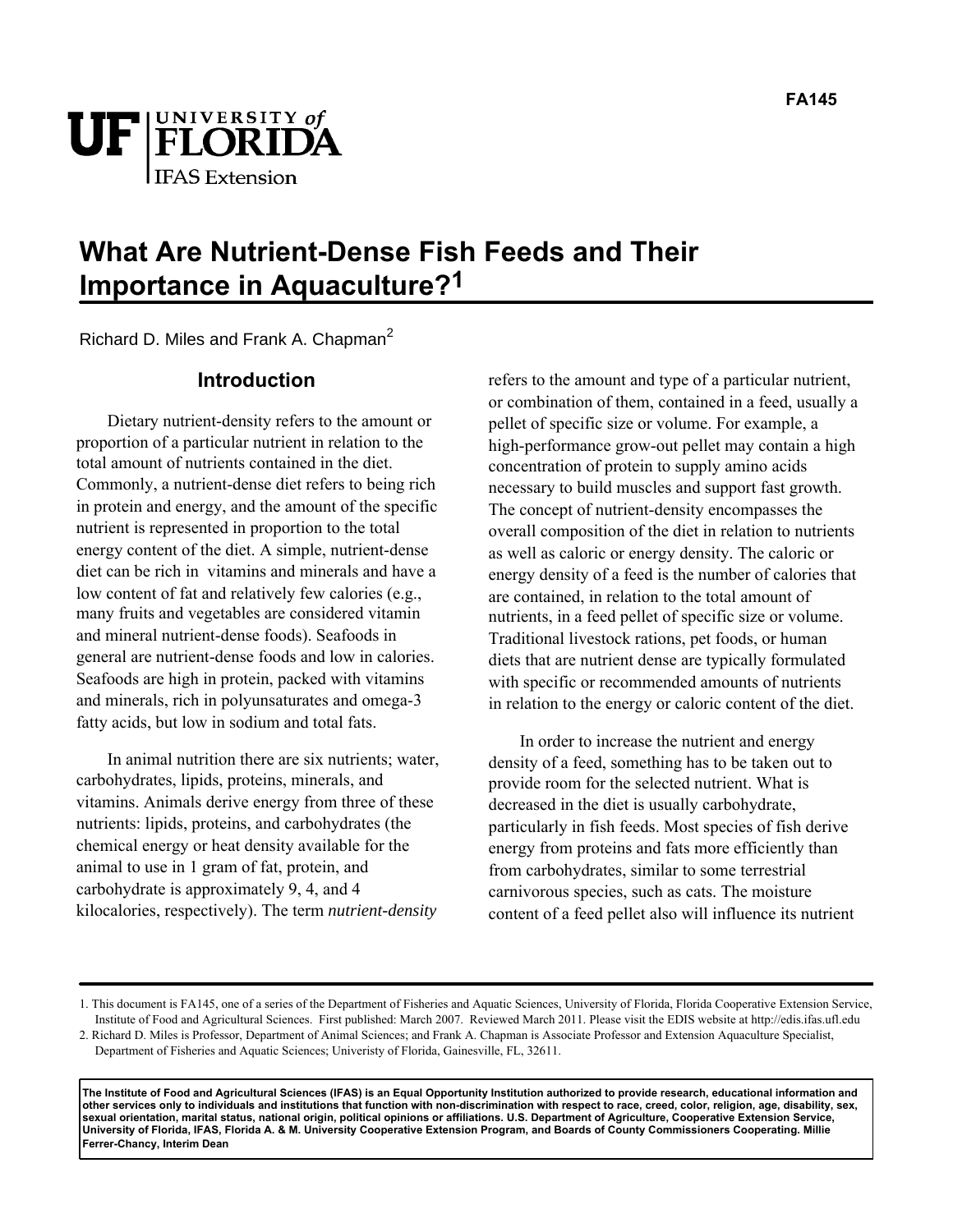and energy densities because more water adds weight but no nutrients or calories. Therefore, dry, nutrient-dense feeds will have higher energy and nutrient densities.

## **Fishmeal and the cost of fish feed in aquaculture**

Fishmeal has traditionally been the principal source of protein incorporated into many types of feeds used in aquaculture. Fishmeal is also incorporated into feeds for poultry, swine, and other animal industries. Properly processed fishmeal is very digestible, carries large quantities of energy and high-quality protein per unit weight (protein-dense), and contains very little carbohydrate. Fishmeal is produced principally from small, wild-caught marine fish not usually harvested for direct human consumption. Although a renewable resource, fishmeal is expensive and the world-wide supply is limited, especially as the demand for aquaculture products expands and fishmeal is utilized in other animal industries.

The cost of feed often accounts for 30% to 50% or more of the operational expenses for an aquaculture facility. Feed is also a relatively large percentage of costs for land-based animal industries, such as poultry and swine. The price of the feed varies with the type of feed (e.g., live, wet, moist, and dry feeds), the type and quality of individual ingredients incorporated into the feed, the manufacturing process, and the method of delivery (i.e., bulk, bagged, or sacked).

# **The Role of Nutrient-Dense Feeds in Aquaculture**

The use of nutrient-dense feeds continues to gain wide acceptance in the aquaculture industry. Amongst the greatest benefits is a substantial reduction in the overall variable cost of an operation through improved animal performance, better feed conversion ratio (FCR: the ratio of input to output or how many pounds/kilograms of feed are required to produce one pound/kilogram of whole animal), and improved water quality due to a reduction in the amount of nutrients and solids (i.e., feces and uneaten food) in the wastewater effluent. How do these benefits arise from the use of nutrient-dense feeds?

#### **Improving animal performance**

In most cases, nutritionists strive to provide to an animal at various stages of its life, a nutrient-dense feed that contains adequate quantities of nutrients for a desired type of performance. When formulating fish diets the nutrient-density can be increased or decreased simply by increasing or decreasing the percentage of one or more ingredients containing high concentrations of specific nutrient(s). Adjusting nutrient-density is a common practice as fish grow. For example, fingerlings and juveniles grow more rapidly than older fish. Since this growth is mostly addition of lean protein tissue, a higher percentage of protein is required in the diet to furnish the essential amino acids that make up the lean tissue. As fish get older and larger, their overall growth rate and deposition of lean tissue declines, and the percentage of protein in the diet is usually decreased. This concept of lowering the dietary protein content as the animal ages is the basis of *phase feeding programs*. Therefore, nutrient-dense feeds are formulated or *designed* to supply a specific nutrient concentration required for optimum performance at different life stages (life growth phases).

By selecting nutrient-dense feedstuffs, with high digestibility, farmers are able to provide fish with adequate intake of their recommended nutrients without exceeding the fish's energy requirement. Because more nutrients are available and easily assimilated in a nutrient-dense diet, fish growth is improved and FCRs are lowered. For example, in Idaho, trout raised on commercial, nutrient-dense feeds now exhibit a FCR of 1.2:1; a significant improvement from a traditional 1.8-2.0:1 FCR for most fishes. Raised on experimental nutrient-dense diets, trout and salmon have exhibited FCRs as low as 0.7-0.8:1. A FCR of 1.2:1 is quite significant, when considering the current FCR for land animals is approximately 8:1 for cattle, 4:1 pigs, and 1.8:1 for meat-type broiler chickens. (FCR, calculated on dry weight of feed to wet weight gain, hence values lower than 1.0).

Highly digestible, nutrient-dense diets are especially important for feeding larvae or small fish, such as ornamental species. Because of their small size, these animals require more nutrients per unit of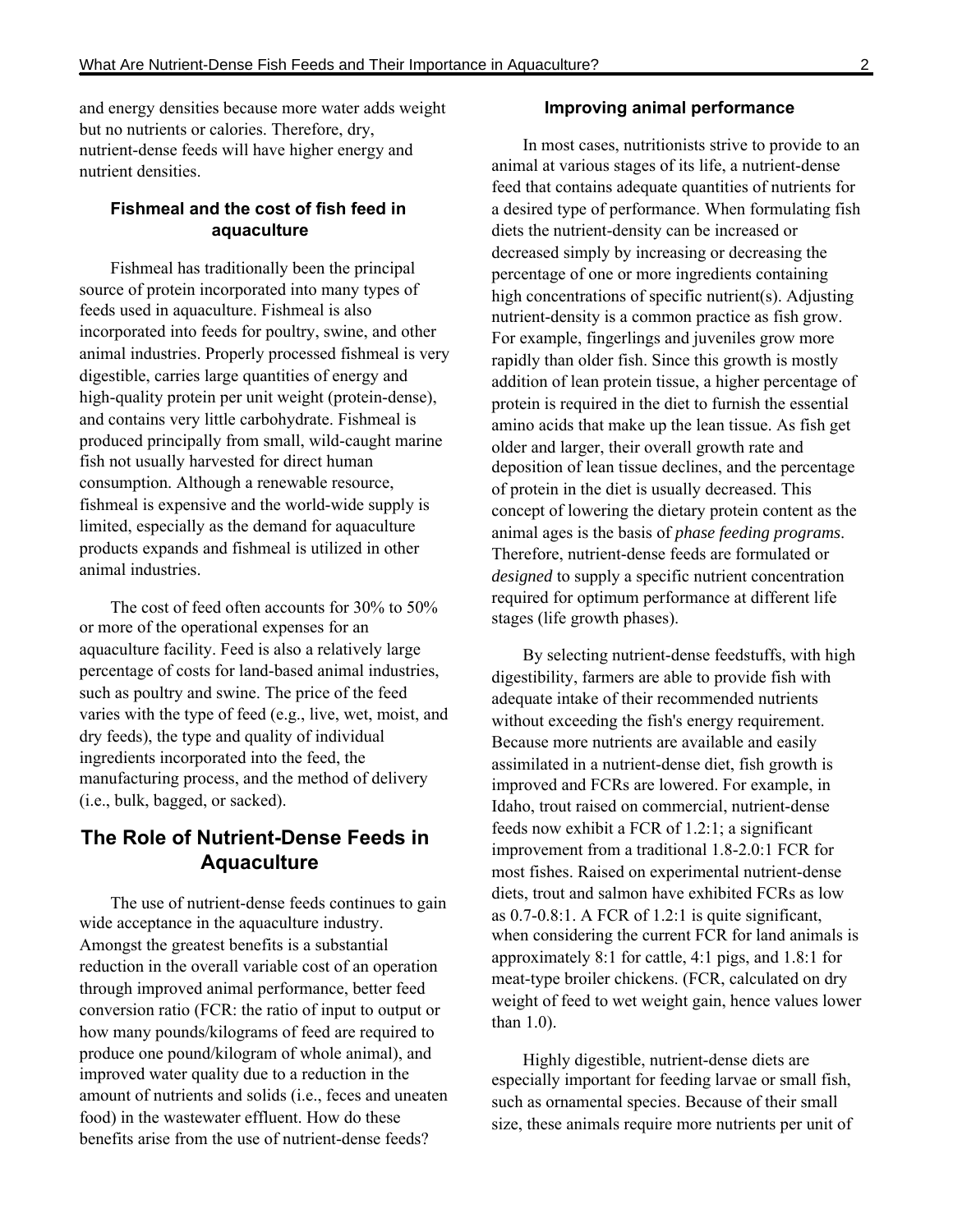body mass than older, larger animals. Use of nutrient-dense feeds also becomes essential for brood-stocks. For example, females may require specific amounts and kinds of nutrients prior to or during vitellogenesis (i.e., the process of yolk formation and its accumulation by the eggs). Also, the nutrient-density of a feed becomes important for fish with different feeding habits (i.e., carnivores, omnivores, herbivores, detritivores, etc.). For example, carnivorous fish such as salmonids typically have a large stomach with high capacity and a short intestine. Such fish do not utilize carbohydrates well and make almost no use of fiber, which is often common to diets having low nutrient density. Salmonid diets, therefore, are formulated to contain a higher nutrient-density, especially in relation to protein and energy.

Lipid (fats and oils), which is normally used in feed to increase energy density, also imparts palatability that enhances overall feed consumption and, as a result, increases growth and improves FCR. A nutrient-dense feed also can be designed to enhance the quality of the final product. For example, increasing the concentration of omega-3 fatty acids can increase the health benefits of meat. Health benefits have been suggested for people who consume diets low in calories and high in omega-3 fatty acids. Aquaculture diets have always contained high levels of fish oils that are high in omega-3 fatty acids. The health benefits of marine oils are the main reasons fish oils are not replaced by plant oils in such diets. Enriching the feed with lipids rich in omega-3 fatty acids also promotes improved animal health in production facilities.

#### **Nutrient-dense diets, aquaculture wastes, and the environment**

In any aquaculture rearing facility, feed is the major contributor to the unwanted nutrient enrichment of water leading to deterioration of water quality. This effect is brought about directly or indirectly through the contributions of excess nutrients, fecal solids, and uneaten feed.

When too much feed is the cause of water pollution, it may be the result of providing more food to compensate for low nutrient density. When feeds with low nutrient densities are used, the capacity of

the gut may be exceeded before the fish consumes adequate amounts of nutrients. This situation leads to a need for more food, and more food may lead to problems with water quality. If the feed is of poor quality and it is not being digested efficiently, it contributes to higher quantities of fecal solids in the water. Even if the food is digested and absorbed, assimilation of the nitrogen (N), phosphorus (P), and other elements in a poor-quality feed may not be efficient, so these elements are excreted into the water. If too much protein is fed, the fish may use the carbon skeletons of the amino acids for energy instead of lean body tissue, and the excess N (in the form of ammonia) from the amino acids is released into the water. A low nutrient-dense feed also may not be palatable, which may increase the amount of uneaten feed in the effluent. A poor-quality pelleted feed also may be fragile and break easily into many fine particles (fines) that further increase waste, nutrient load, and turbidity.

Advanced feed extrusion and expansion technology permits the manufacture of nutrient-dense floating and sinking feeds, which both greatly facilitate their use in freshwater and saltwater environments and makes them appealing to more fish species resulting in less waste. A nutrient-dense feed permits formation of a compact feed pellet, thus reducing fines and feed load. As a result, the animal assimilates more nutrients, and fewer solids are released into the water thus maintaining water quality. New feed manufacturing technology, for cooking, extrusion, and expansion of ingredients, also allows nutrients, such as proteins and lipids from many different ingredients, to be incorporated at higher percentages. Use of ingredients from other animal and plant sources (e.g., soybean meal) reduces dependence on fishmeal, which helps ensure the sustainability of this valuable resource.

## **Summary**

In aquaculture and terrestrial animal production facilities, feeds with low nutrient and/or energy densities often may not meet the specific nutrient and energy requirements of the animals. The use of nutrient-dense feeds is especially important in feeding fish and other aquatic animals to minimize nutrient losses since nutrients are quickly leached into